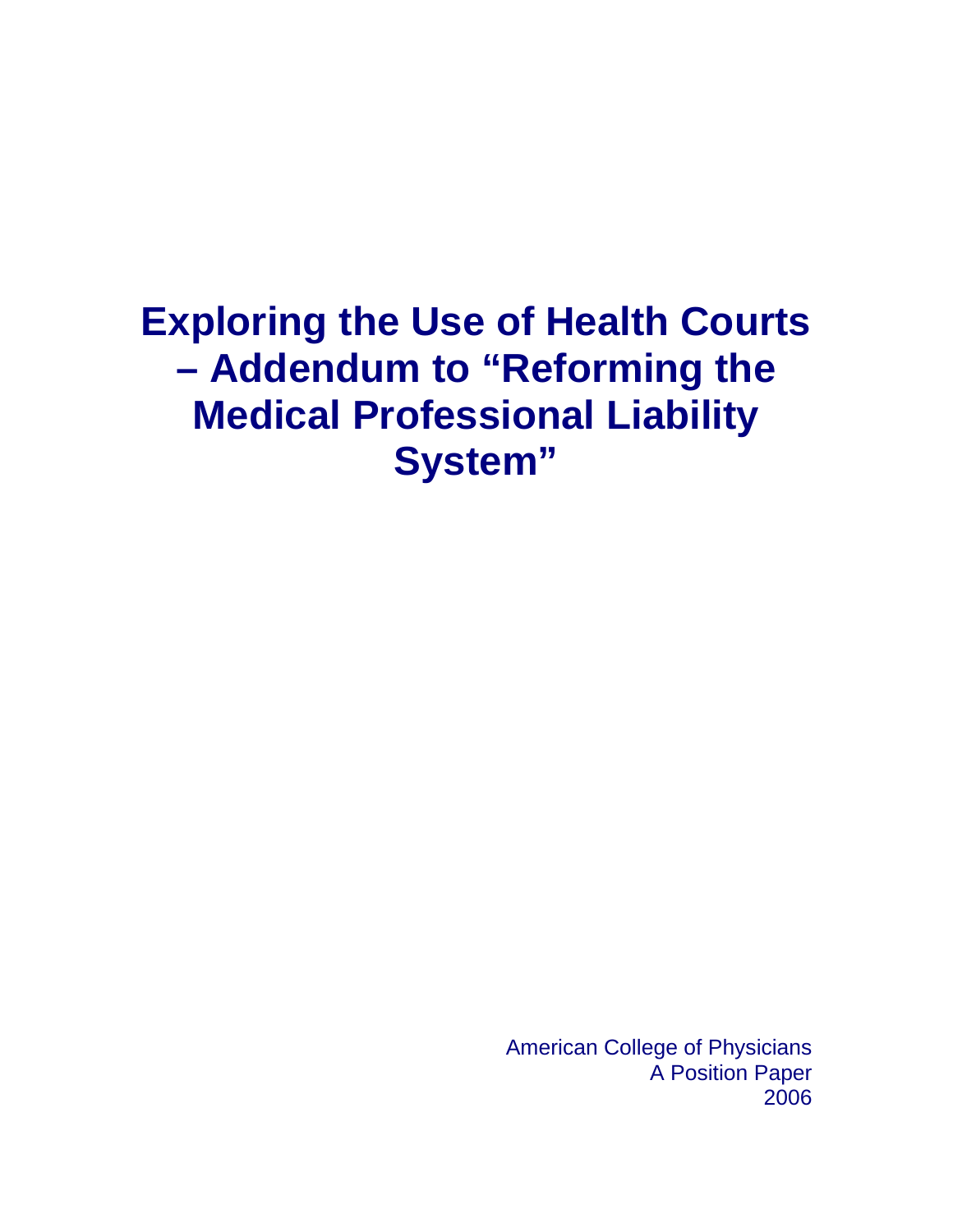# **Exploring the Use of Health Courts – Addendum to "Reforming the Medical Professional Liability System"**

A Position Paper of the American College of Physicians

This paper, written by Patrick Hope, Esq. and Tracy Novak, was developed for the Health and Public Policy Committee of the American College of Physicians: Jeffrey P. Harris, MD, *Chair*; David L. Bronson, MD, *Vice Chair*; CPT Julie Ake, MC, USA; Patricia P. Barry, MD; Molly Cooke, MD; Herbert S. Diamond, MD; Joel S. Levine, MD; Mark E. Mayer, MD; Thomas McGinn, MD; Robert M. McLean, MD; Ashley E. Starkweather, MD; and Frederick E. Turton, MD. It was approved by the Board of Regents on 3 April 2006.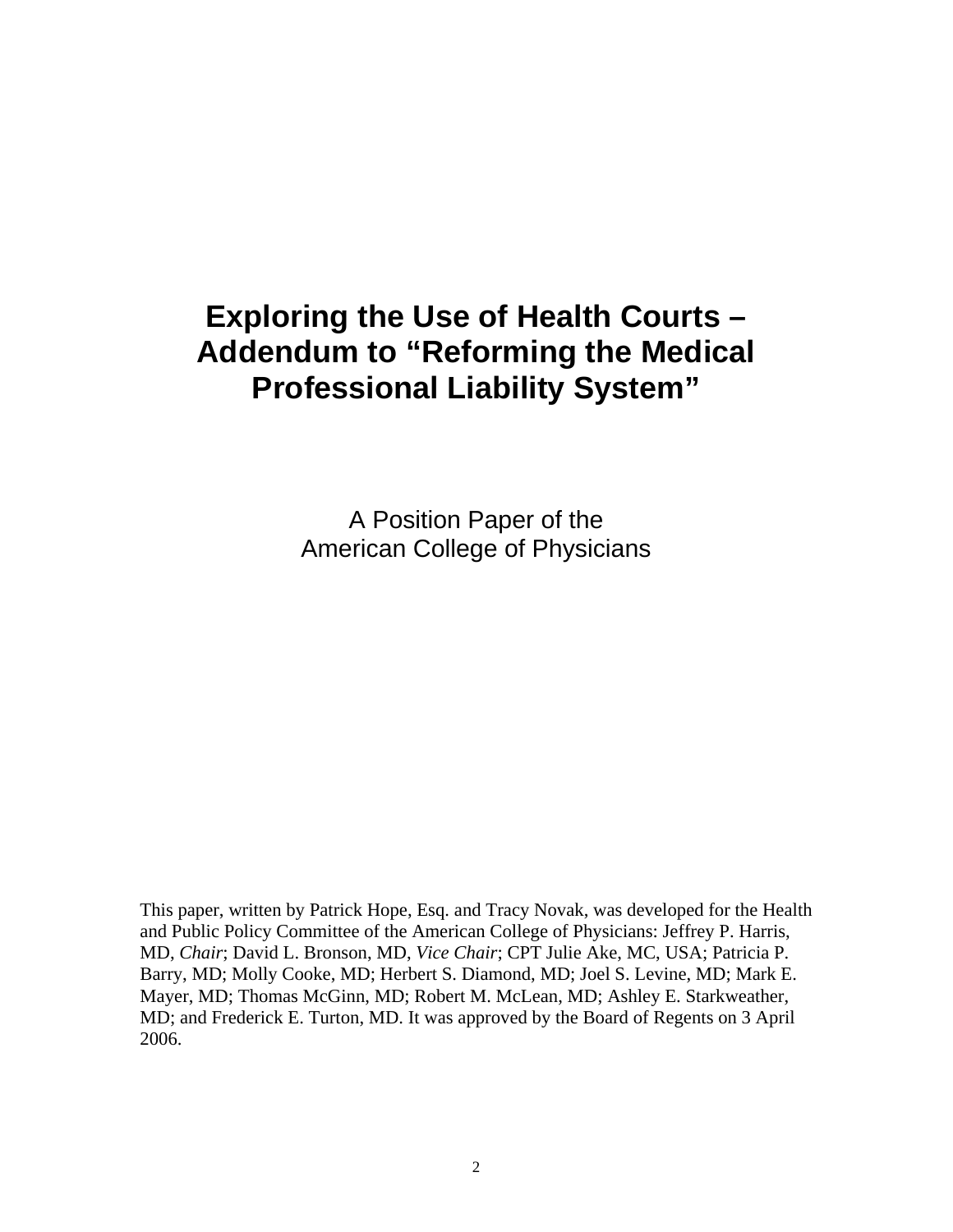#### **Addendum to "Reforming the Medical Professional Liability Insurance System" Exploring the Use of Health Courts**

# **Executive Summary**

The American College of Physicians (ACP), representing over 119,000 internal medicine physicians and medical students, including 20,000 residents and fellows, continues to explore alternative reforms to the medical malpractice crisis. As the largest medical specialty society and the second largest medical society in the United States, the College is growing increasingly concerned about rising malpractice premiums and the effect this is having on patient access to care.

Over the years, the College has published comprehensive position papers on reform of the medical professional liability insurance system. 1 This paper is an addendum to the 2003 position paper as another means for Congress to explore as a way to improve the unstable premium market. It should be emphasized that the College strongly believes alternative approaches, such as demonstrating the effectiveness of health courts, should not be a substitute to enacting MICRA-type reforms that have been helpful in stabilizing the medical liability insurance market in California. ACP believes that the call for demonstration projects be considered as supplemental to MICRA-type reforms.

This position paper proposes the following new ACP policy positions:

- 1. **ACP supports the idea that patients who are injured due to medical negligence should receive fair compensation and improved access to the judicial system.**
- **2. ACP supports the use of demonstration projects to determine the effectiveness of health courts.**

A summary of the 2003 position paper follows:

# Position

1. Congress should immediately pass medical professional liability insurance reforms similar to those contained in the California Medical Injury Compensation Reform Act (MICRA), particularly caps on non-economic damages, as necessary changes in a flawed system.

ACP makes the following recommendations concerning MICRA-type reforms:

• The College favors a \$250,000 cap on non-economic damages. Additionally, the College supports a \$50,000 cap on non-economic damages for any doctor performing immediate, life-saving care. The College strongly believes that a cap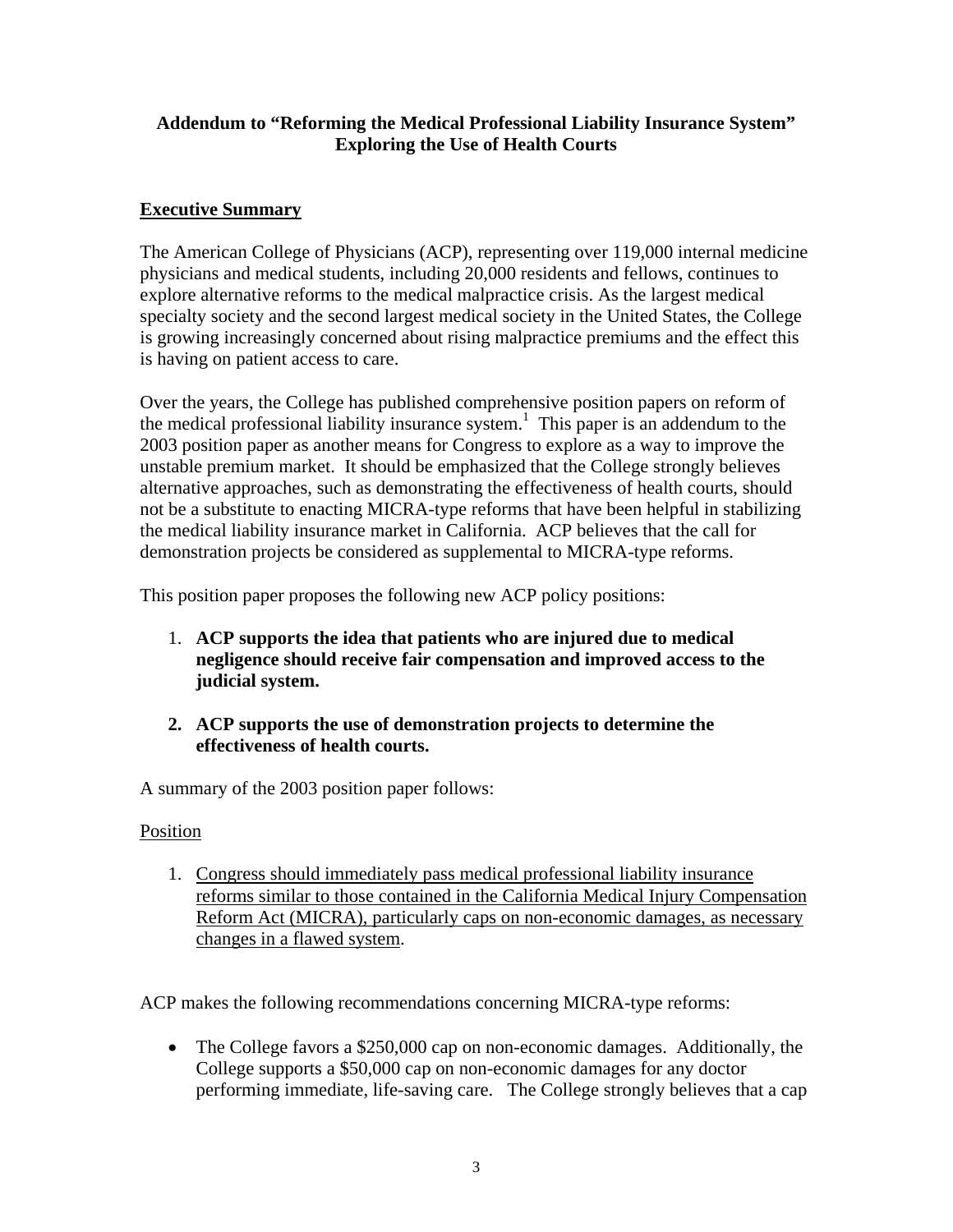on non-economic damages is the most effective way to stabilize premiums and should be the centerpiece of any legislative proposal to reform the medical professional liability insurance system. ACP is opposed to limits on economic damages.

- Juries should be aware of collateral source payments and allow offsets for those payments.
- A reasonable statute of limitation on claims should be required. Lawsuits should be filed no later than 3 years after the date of injury, providing health care providers with ample access to the evidence they need to defend themselves. In some circumstances, however, patients should have additional time to file a claim for an injury that could not have been discovered through reasonable diligence.
- Defendants should remain jointly liable for all economic losses, such as medical bills and lost wages, but should be held liable only for their own portion of the non-economic and punitive damages.
- Allow the defendant to make periodic payments of future damages over \$50,000, if the court deems appropriate, instead of a single lump sum payment. The plaintiff still would receive full and immediate compensation for all out-of-pocket expenses, non-economic damages, punitive damages, if awarded, and future damages of \$50,000 or less.
- Establish a sliding scale for attorneys' fees. This provision would place plaintiff attorneys' on the following scale:
	- Forty percent (40%) of the first \$50,000 recovered;
	- Thirty-three and one-third percent (33 1/3%) of the next \$50,000 recovered;
	- Twenty-five percent (25%) of the next \$500,000 recovered;
	- Fifteen percent (15%) of any amount recovered in excess of \$600,000.
- Punitive damages should be awarded only if there is "clear and convincing" evidence" that the injury meets the standard set by each jurisdiction. In those cases, damages should be limited to \$250,000, or twice compensatory damages (the total of economic damages plus non-economic losses), whichever is greater.
- Authorize the Secretary of Health and Human Services to make grants to states for the development and implementation of Alternative Dispute Resolution (ADR) programs. States would have flexibility in devising their ADR programs as long as federal standards were met. Federal standards should require ADR systems to incorporate some sort of disincentive to proceeding through the court system so that the ADR would not simply be a costly "add-on" rather than a cost-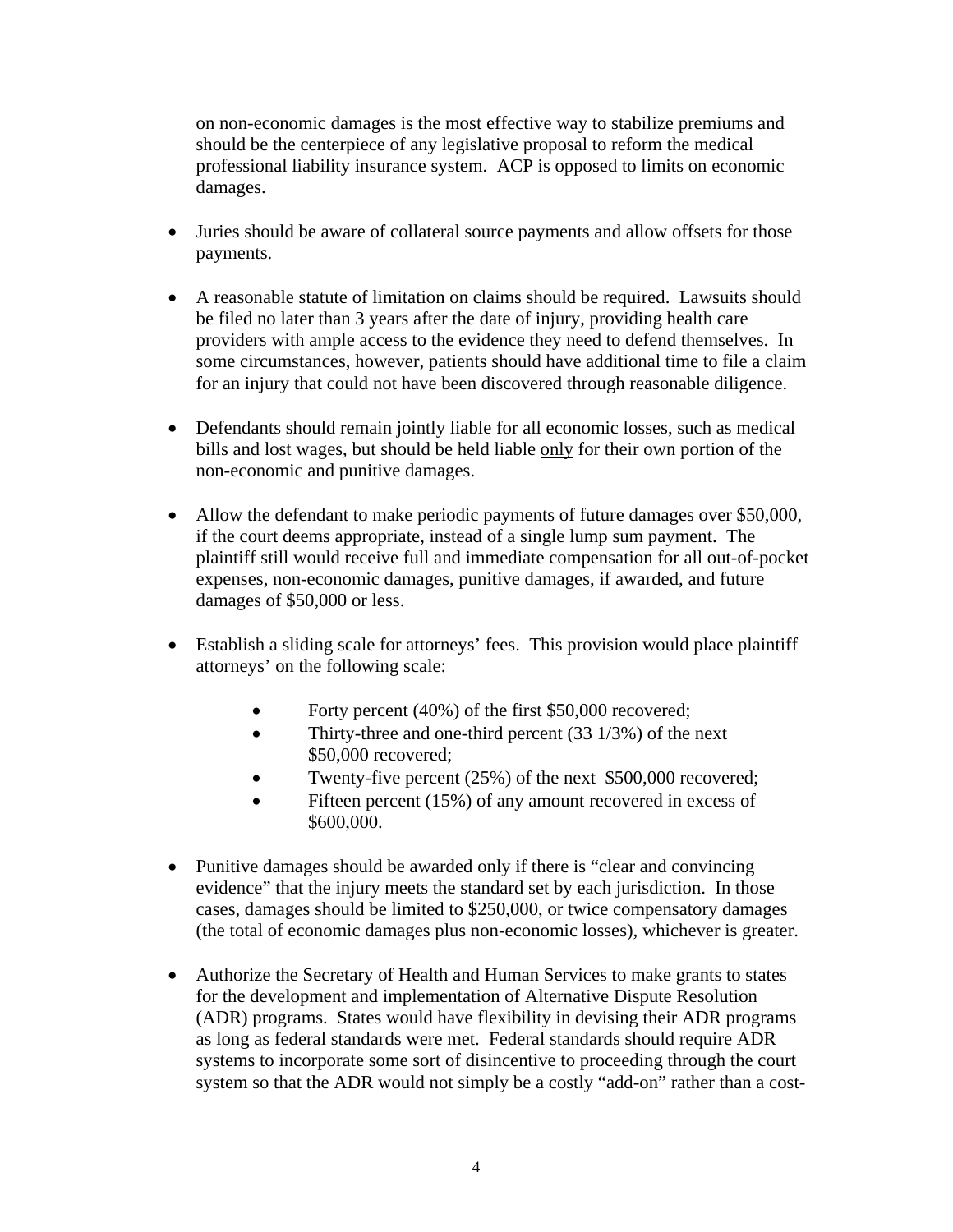effective and faster way of resolving claims. Additionally, the ADR decision should be admissible in court if the parties proceed to litigation.

• Nothing that Congress passes should preempt or supercede any state law: (1) on any statutory limit on the amount of compensatory or punitive damages that may be awarded in a health care lawsuit; (2) on any defense available to a party in a health care lawsuit; and (3) that imposes greater protections for health care providers and health care organizations from liability, loss, or damages.

Any law that Congress passes should preempt state law if the state law differs with the federal law to the extent that it:  $(1)$  provides for the greater amount of damages or contingent fees, a longer period in which a health care lawsuit may be commenced, or a reduced applicability or scope of periodic payment of future damages; and (2) prohibits the introduction of evidence regarding collateral source benefits, or mandates or permits subrogation or a lien on collateral source benefits.

# Position

2. Congress should examine the insurance industry's financing operations, with a view toward identifying the sources of industry difficulty with predicting loss and setting actuarially appropriate rates. However, an examination of industry practices is not an adequate substitute for MICRA-type reforms.

#### Position

3. The medical community should employ practices designed to reduce the incidence of malpractice, including setting standards of care based on efficacy assessment data, implementing risk management programs in all health care institutions, reviewing current and prospective medical staff members' malpractice and professional disciplinary records, and restricting or denying clinical privileges to unqualified or incompetent physicians.

#### Position

4. Demonstration projects should be authorized and funded to test no-fault system(s), enterprise liability, the bifurcation of jury trials, and study raising the burden of proof.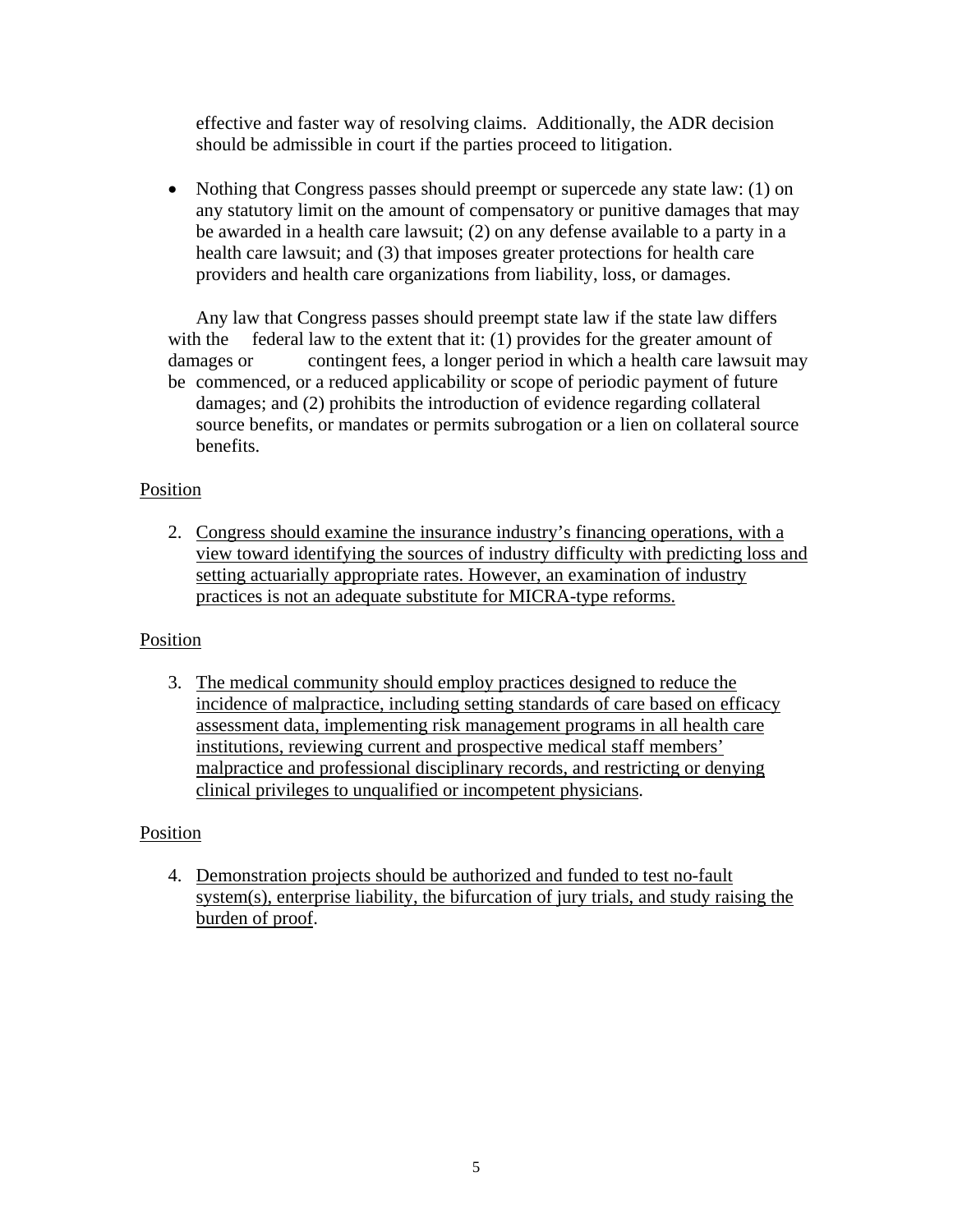#### **Exploring the Effectiveness of Health Courts**

Under today's judicial system, judges and juries decide medical malpractice cases with little or no medical training. The majority of medical malpractice cases involve very complicated issues of fact, and these untrained individuals must subjectively decide whether a particular provider deviated from the appropriate standard of care. Therefore, it is not at all surprising that juries often decide similar cases resulting in very different outcomes. Circumstances in one particular case may lead to no compensation for the plaintiff, while the similar circumstances can result in a multi-million dollar verdict in another. It is this kind of uncertainty that is a substantial contributor to the unstabilized insurance market we face today.

The American College of Physicians believes the goal of every tort reform measure should be assessed according to its ability to fairly compensate injured parties, to promote patient safety, and to create predictability in the medical malpractice insurance premium market. It is with those qualities in mind that **ACP supports the use of demonstration projects to determine the effectiveness of health courts**.

#### **Benefits of Health Courts**

The concept of health courts (also called "medical courts") is a specialized administrative process where judges, without juries, experienced in medicine would be guided by independent experts to determine contested cases of medical negligence. The health court model is predicated on a "no-fault" system, which is a term used to describe compensation programs that do not rely on negligence determinations. The central premise behind no-fault is that patients need not prove negligence to access compensation.<sup>1</sup> Instead, they must only prove that they have suffered an injury, that it was caused by medical care, and that it meets whatever severity criteria applies; it is not necessary to show that the third party acted in a negligent fashion. The goal of the nofault concept is to improve upon the injury resolution of liability. Workers' compensation is an example of a no-fault model

In the initial phase of the health court model the process would work similar to a workers' compensation system in that patients would be compensated for medical injuries according to a predetermined schedule of benefits. Injured parties would submit a form to a review board that would make a determination whether there is a clear, uncontestable case of medical malpractice. In such cases, the review board would immediately pay non-economic damages according to the predetermined schedule of benefits. ACP strongly supports a health court model that pays 100% of the patient's economic damages, taking into consideration other collateral sources of payments. In cases where additional review is necessary, or where the parties may wish to appeal the decision by the review board, the formal health court process would ensue.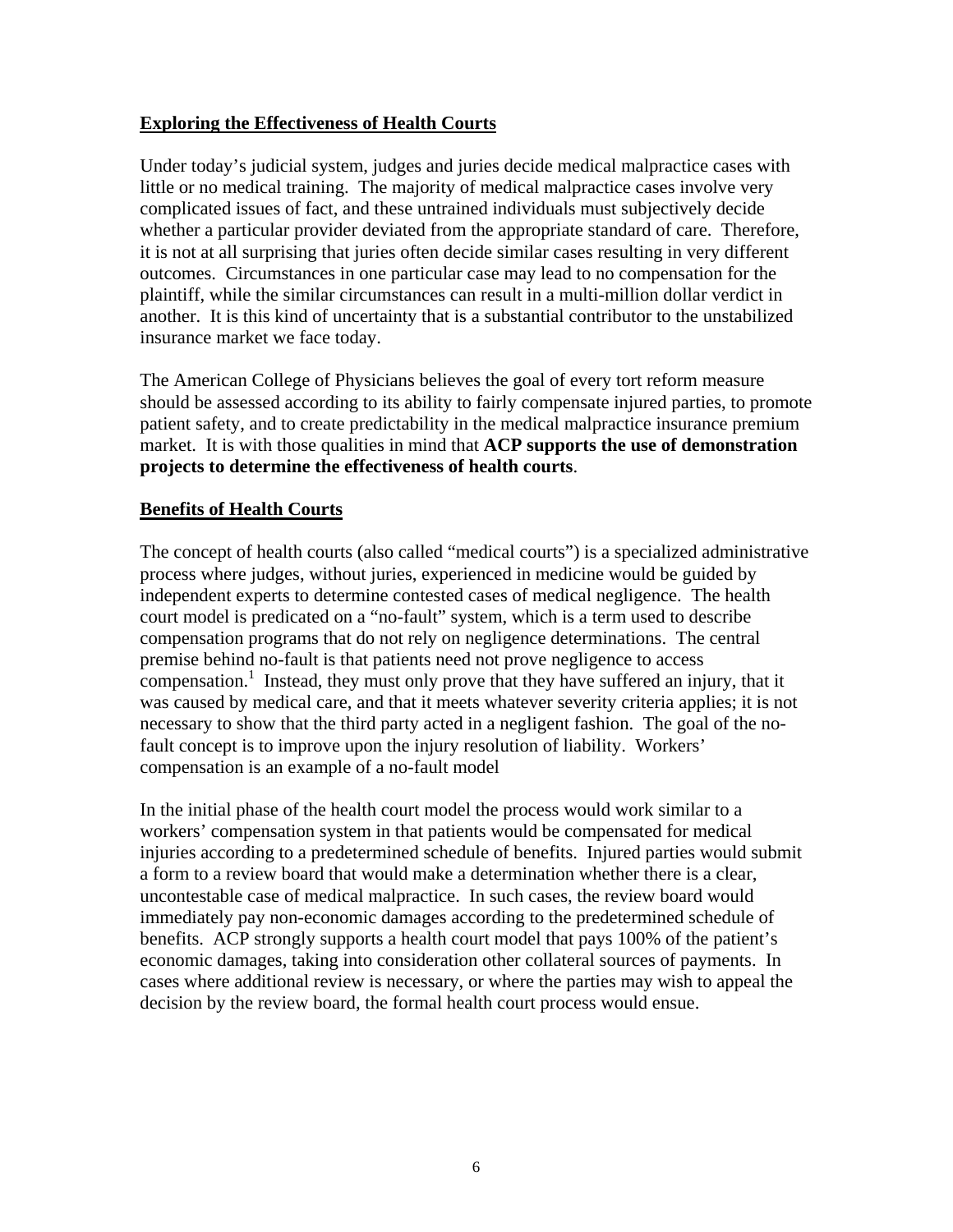# **PHASE 1**

Review Boards – The first phase of the health court model would involve a patient filing a claim with the health care review board. The health court review board would serve as a certifying body to validate claims of medical negligence made by patients. These review boards would review medical charts, interview patients, physicians, and nurses, and investigate other relevant evidence to determine medical negligence. If the evidence points to clear negligence, the patient would immediately be awarded compensation of non-economic damages according to a predetermined schedule of benefits. At this point, there would be no further legal proceeding. If, however, the review board finds no clear evidence of medical negligence, the patient would have the option to appeal to the health court. Further, if the review board finds that additional medical review is necessary, the case may go to a health court.

# **PHASE II**

This optional phase would only be triggered if the patient is not satisfied with the ruling of the review board, or if the review board determines further inquiry is necessary. Below is a summary of the key elements and arguments in favor of the establishment of health courts:

Independent Experts - Going to trial in today's legal environment can be a gamble. Socalled "expert witnesses" hired by both plaintiffs and defendants are brought in to make the best argument on the appropriate standard of care, hinging the outcome on the most believable of experts. This battle of "dueling experts" represents a significant portion of court costs and attorneys fees that is passed on in the form of higher insurance premiums. One of the desired goals of health courts would be to take the bias out of expert testimony by utilizing qualified, independent expert witnesses paid directly by the court. These experts would guide judges in determining the appropriate and accepted standard of care. Such independent experts should be qualified and have up-to-date training on quality measures and standards that could be set by agencies such as the Agency for Healthcare Research and Quality (AHRQ), the Ambulatory Care Quality Alliance (AQA), or other quality standard setting organizations.

Specialized Judges to Define Standard of Care - The judicial system has failed in keeping up with the complexity and the appropriate standards of medical care. Decisions in one court as to what is determined to be the appropriate standard of care is irrelevant in another court. It's often these inconsistencies that contribute to a costly judicial system that does little to promote deterrence and to improve patient safety. To address this problem, health courts would use specialized judges -- similar to tax courts, bankruptcy courts, and family courts -- with a specific background in medical malpractice to guide decisions on the appropriate standards of care, along with the assistance of independent experts. Under the health court model, judicial decisions would serve as precedent to other courts and act as guidance to the physician community in overall efforts to improve quality and patient safety.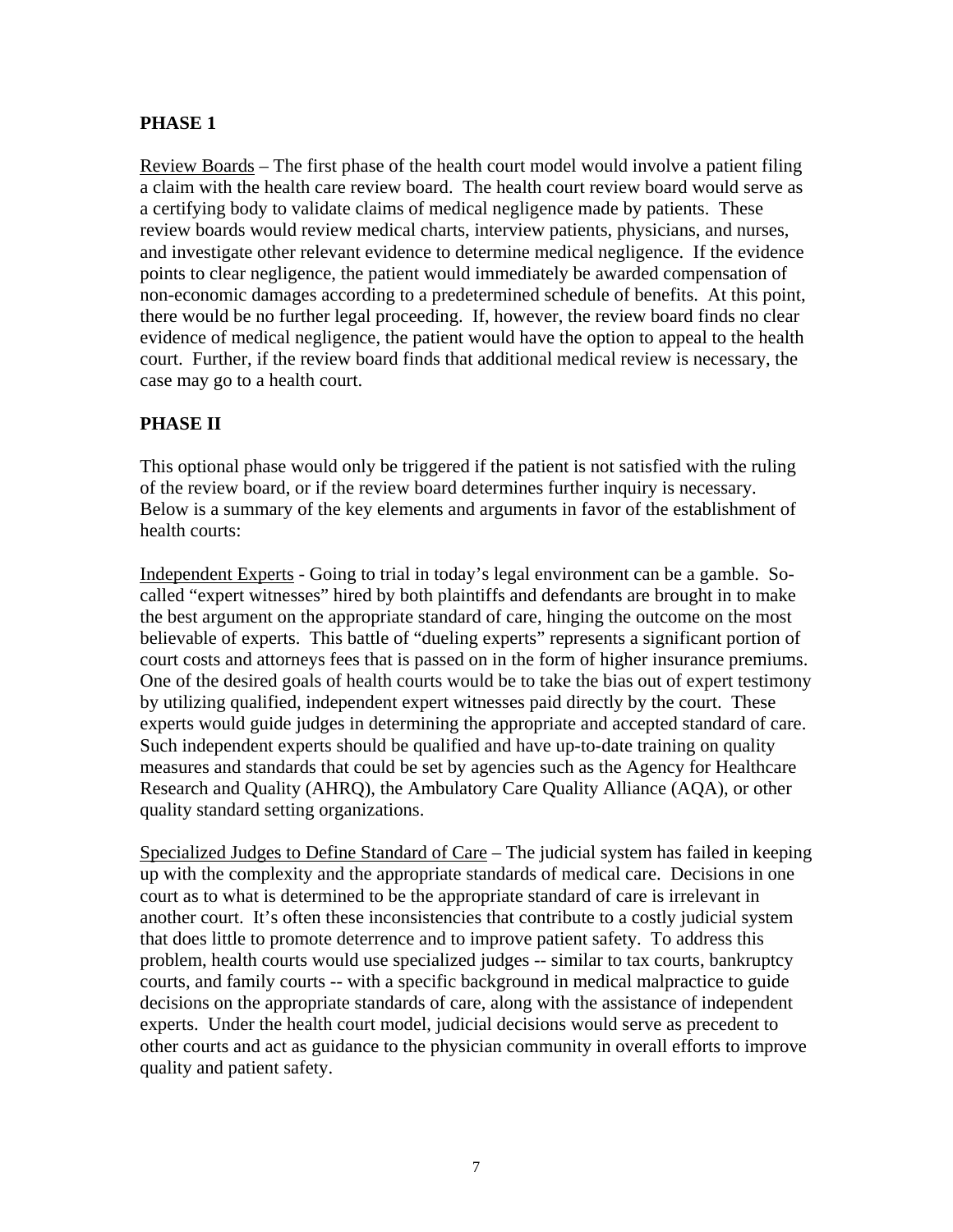Efficient and Less Expensive – The average payment for a medical malpractice claim has risen sharply from about \$95,000 in 1986 to \$3[2](#page-11-1)0,000 in 2002.<sup>2</sup> Studies further indicate that parties are waiting longer for a resolution to a claim - up to eight years for resolution[.3](#page-11-2) Additionally, costs of defending medical malpractice cases have risen significantly over the last decade.<sup>4</sup> If run correctly, the use of health courts would significantly speed up the judicial process by resolving matters at a much faster rate than the current system allows. In those instances where a patient is injured through medical negligence, under the health courts model, the claim would be resolved and compensation processed in a more timely fashion. In addition, with the use of independent experts and a streamlined process, the costs of defending such cases will be greatly reduced.

Improve Access to the Courts – It is estimated that only 2 percent of patients injured by negligent care ever file malpractice claims. 5 In many circumstances, only patients that have a serious enough injury with the potential for a large jury award are able to find a lawyer willing to take a case due to the high costs of putting on such a trial. Because the costs of presenting a case will be lower and the process streamlined through the health court model, it is anticipated that patients will be able to file a claim to get their day in court. **ACP supports the idea that patients who are injured due to medical negligence receive fair compensation and improved access to the judicial system.**

Judicial System Should Be Fair and Reliable – Insurance premiums are set so that the revenue from premiums equals total expenses less income from financial investments. Over the last decade, however, the increased costs for paying and defending malpractice claims have risen at a rate far above the rate of inflation. For all the above reasons, we believe health courts have the potential to ensure the fair compensation of victims of medical malpractice and serve as a reliable tool for insurance premium adjusters to accurately set premiums, avoiding erratic spikes in the market.

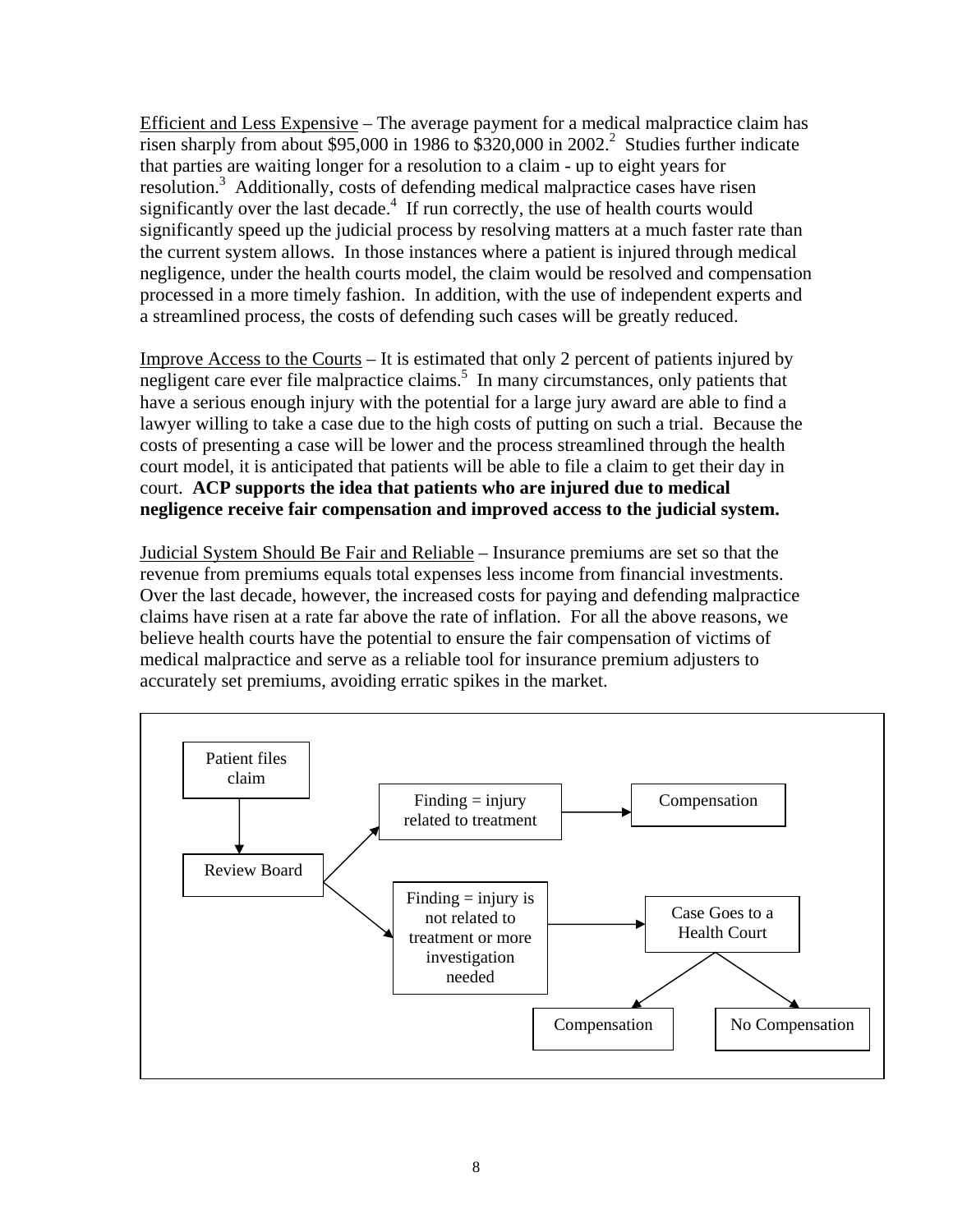#### **International Experiences**

A few countries in Europe have experienced a similar health court process with success – both for patients and the insurance market.

#### Sweden

Sweden has a no-fault system based on the 'avoidable injury' principle. In other words, if an injury is avoidable or results from treatment that is medically unjustifiable and causes the patient to spend at least 10 days in the hospital or miss at least 30 days of work, the patient receives compensation automatically. Funding for this no-fault system is provided from premiums charged through Swedish local authorities (counties) and physicians. Under the Swedish model, physicians generally take full responsibility for their medical errors and even assist the patient with the required paperwork to file a claim. 6 When a claim is submitted, the physician prepares and files a written report surrounding the circumstances of the injury. The adjuster makes an initial determination of eligibility, and then forwards the case to one or more specialists retained by the system for final determination of eligibility and to help judge compensation. According to studies of the Swedish model, roughly 40% of all claims receive compensation. Dissatisfied patients may initiate a two-step appeals process involving a review of the determination by a claims panel and an arbitration procedure.<sup>[7](#page-11-6)</sup>

Through the years, the Swedish model has undergone minor changes. Sweden first began its voluntary patient insurance program for health care providers in 1995. This program covered a patient's physical and mental injuries related to treatment, diagnosis, infection, accidents, medication and defects in equipment. Compensation can be paid to the patient if an experienced practitioner or specialist could have avoided the injury. In cases where the provider did not have insurance, the Patient Insurance Association investigated and compensated the injury; payment was later reclaimed from the caregiver. In 1997, Sweden broadened the reach of their program through the 'The Patient Injury Act," requiring all health care providers to purchase patient insurance. A "Patient Claims Panel," appointed by the government and the Patient Insurance Association, serves as an advisory body and represents the interests of the patients. Panel members have specific knowledge of health care and are familiar with the handling of claims.

The advantages to the Swedish system include: easier to get compensation; more patients receive compensation; payment is based on objective grounds; the rule of evidence is more liberal; no economic risk for the patient; short timeframe for claims handling; lower administrative costs; and better relations between the health professional and patient. The weaknesses of this system are that the availability criteria are difficult to understand, and injuries due to insufficient information or failure to obtain consent are not covered.

Based on annual statistics, about 10,000 claims were submitted to the Swedish Patient Insurance Association and 5,000 received payments. Of the total claims, 1,000 went to the Patient Claims Panel and 100 received payment. Ten claims went to court where two received payment. In 2005, Sweden paid \$60 million to patients (at a cost of \$7 per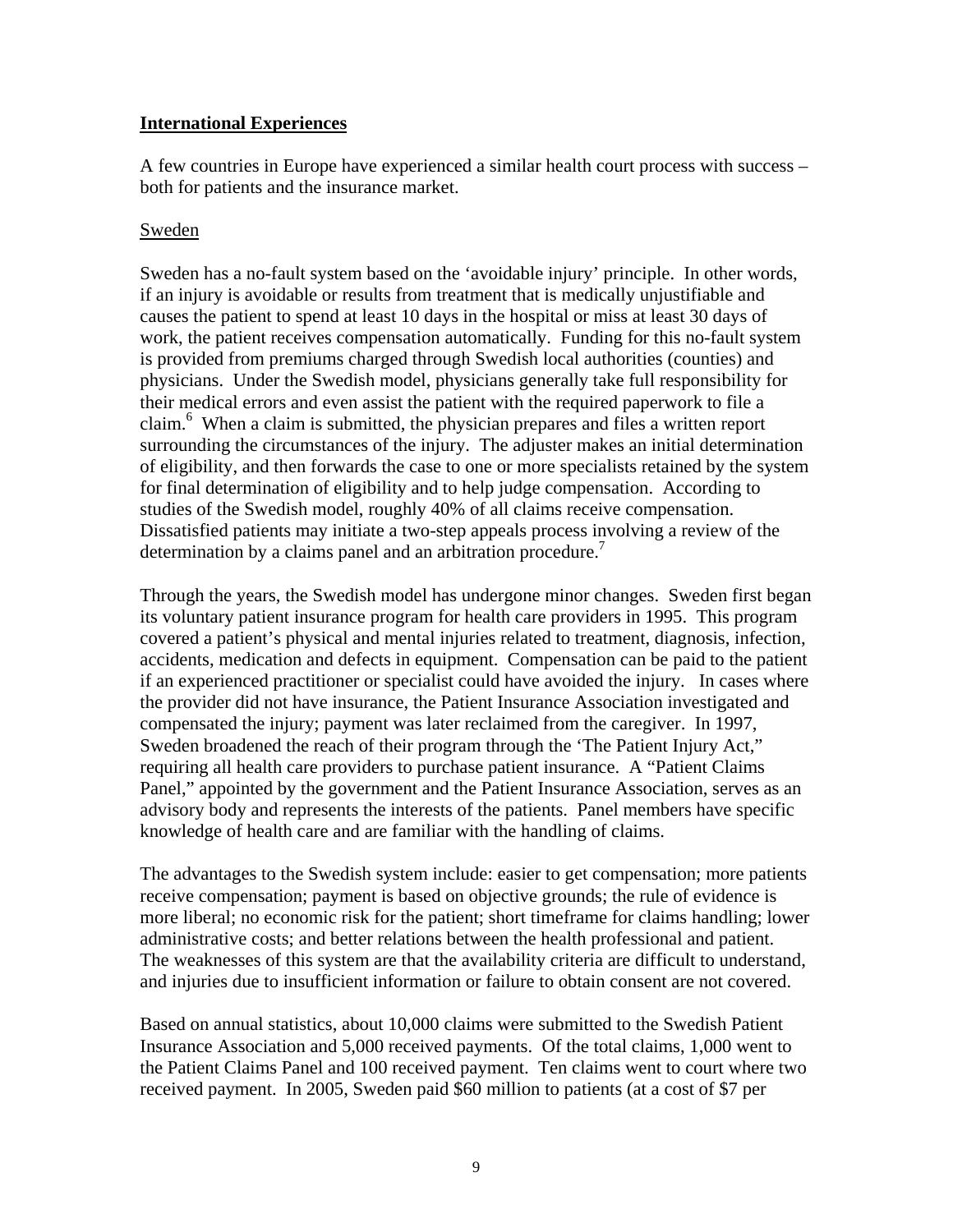inhabitant) who sustained injuries. A study of Scandinavian patient injury insurances concluded that only 2% of patients reported an avoidable adverse event and only 0.2% of them submitted claims to the insurance association.<sup>[8](#page-11-7)</sup>

#### New Zealand

New Zealand established a no-fault system in the early 1990's which generally settles cases in just a few months. Their program is financed primarily through a tax on employers, employees, motor vehicle owners and is designed to cover all accidental injuries, including medical malpractice. The determination of whether a claim is the result of negligence is based primarily on certification by the treating physician. Because the system did not allow for the acknowledgement of error, there was no incentive to improve the quality of care or prevent injury. In 1992, however, injury resulting from proven medical error was added to the accident compensation statute. This revision abolished lump-sum payments for pain and suffering and introduced some notion of fault.<sup>9</sup>

New Zealand's no-fault system, which exists within the context of universal state-funded health care coverage, also has an accountability component. In 1994, the government established a code of patients' rights and designated the health and disability commissioner as the independent health ombudsman to enforce those rights. Complaints are handled through advocacy or mediation; formal investigations are used for only the serious complaints. In a typical year, 530 complaints are filed leading to 151 investigations and 10 disciplinary hearings. Experience has shown that patients do not wish to punish their physicians but instead want to see systematic changes that will prevent mistakes in the future.<sup>10</sup>

In May 2005, however, New Zealand reverted back to providing compensation for any personal injury caused by medical treatment, thereby compensating all injuries regardless of the rarity/severity of the injury, and regardless of negligence. A patient, however, is not eligible for compensation if the injury was not caused by the treatment at issue.

# **Legislative History**

During the  $109<sup>th</sup> Congress$ , Representative William "Mac" Thornberry (R-TX) introduced H.R. 1546, the "Medical Liability Procedural Reform Act," which would authorize the Attorney General to award up to seven grants to States for the development, implementation, and evaluation of health care tribunals. The bill defines a health care tribunal as a trial court or administrative tribunal with the sole function of settling disputes over injuries allegedly caused by health care providers, to which all or a portion of such disputes within a jurisdiction are assigned. The judges have health care expertise and render decisions about the standard of care with reliance on independent expert witnesses commissioned by the court.

Senators Michael Enzi (R-WY) and Max Baucus (D-MT) introduced S. 1337, the "Fair and Reliable Medical Justice Act," which would award various demonstrations to states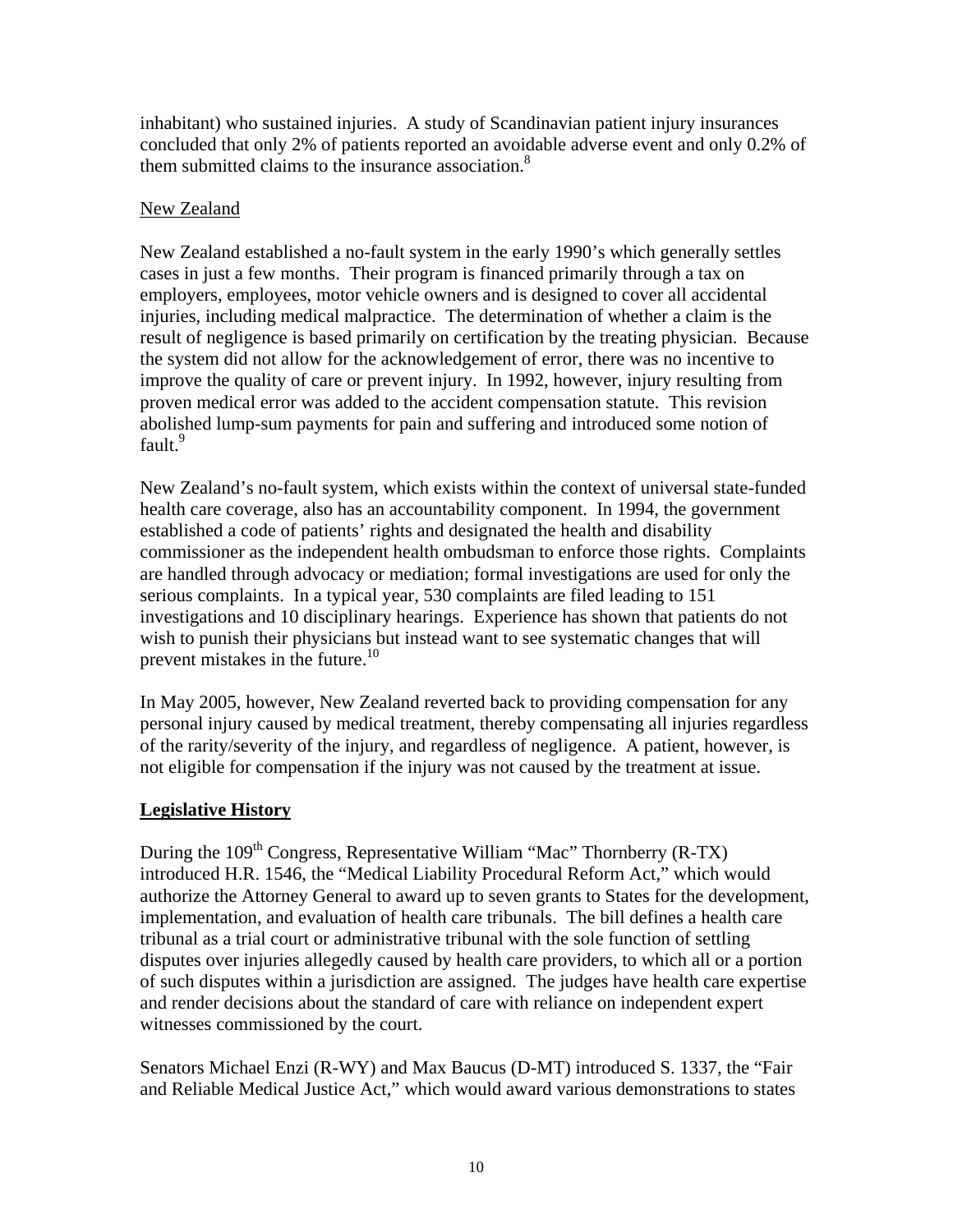to study alternatives to current tort litigation, including a health care court model for timely settlement disputes over injuries allegedly caused by health care providers. This model would ensure that a health court is presided over by judges with health care expertise who meet applicable state standards and provide authority to such judges to make binding rulings on causation, compensation, standards of care, and related issues with reliance on independent expert witnesses commissioned by the court. The model would also provide an appeals process to allow for review of decisions.<sup>11</sup>

#### **Conclusion**

The American College of Physicians has strongly advocated for MICRA-type reforms to provide immediate relief to physicians and to help provide more compensation to patients in a timely fashion. We affirm our strong support for these concepts and believe that the MICRA law must remain the centerpiece of any reform. Moreover, we restate our belief that every tort reform measure should be assessed toward its ability to lower professional liability insurance premiums or reduce the severity and frequency of malpractice claims without denying injured patients fair and appropriate redress for negligence.

We also believe, however, that in the absence of a federal movement toward MICRAtype reforms, demonstration projects should be conducted to study the feasibility and efficiency of other types of reform. This position paper calls for demonstration projects to create specialized health courts as an addendum to the more comprehensive study of the medical malpractice issue and should be taken in that context.

There will be opponents who will argue that the creation of specialized health courts is unconstitutional by denying individuals their Seventh Amendment right to a trial by jury. However, we already have special courts that deal with certain areas of the law: U.S. Bankruptcy Court, U.S. Tax Court, Armed Services Court, Veterans Appeals Court, and numerous federal agencies and boards. In addition, family courts as well as specialized mental health and drug courts are growing in popularity in many states as a way to handle cases outside traditional civil and criminal court proceedings.

This position paper is intentionally short on specifics. Such details as: where will initial funding for health courts come from, what should the qualifications of judges be, who will appoint judges, how will the initial schedule of awards be determined, what the appeals court structure would look like, etc., are not described. Instead, this paper seeks to propose the study and feasibility of the creation of health courts as a possible means to impact the medical liability environment in a positive way for patients and physicians. The remaining details should be sorted out at that time in a manner that ensures fair compensation to the patient, serves as deterrent to medical negligence, and brings stability to the medical malpractice system.